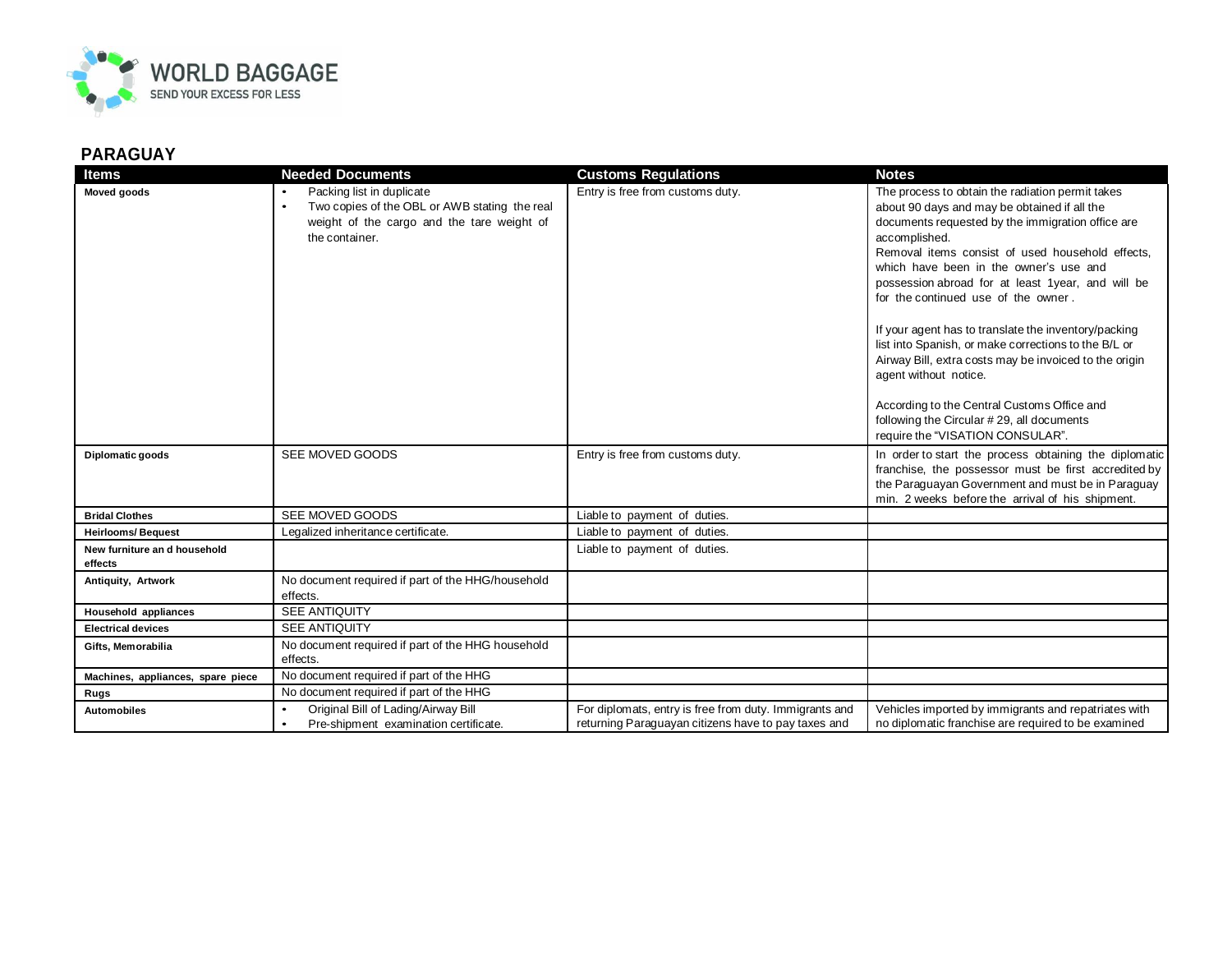

| Items                                      | <b>Needed Documents</b>                                              | <b>Customs Regulations</b>                                                               | <b>Notes</b>                                                                                                                                                                                                                                                                                                                                                                                                                                                                           |
|--------------------------------------------|----------------------------------------------------------------------|------------------------------------------------------------------------------------------|----------------------------------------------------------------------------------------------------------------------------------------------------------------------------------------------------------------------------------------------------------------------------------------------------------------------------------------------------------------------------------------------------------------------------------------------------------------------------------------|
|                                            | SGS or Veritas verification certificate (except<br>Diplomatic cars). | duties.                                                                                  | at origin prior to shipping by one of two authorized<br>international companies, S.G.S. and Bureau Veritas<br>(BIVAC).                                                                                                                                                                                                                                                                                                                                                                 |
|                                            |                                                                      |                                                                                          | These are regulations from the Paraguayan<br>Customs<br>Authorities. Please DO NOT ship vehicles unless they<br>have been examined at origin. Otherwise heavy<br>penalties and possible re-exportation of the shipment<br>to origin will be levied by Customs to the consignee.<br>PSI (Pre-Shipment Inspection) does not involve                                                                                                                                                      |
|                                            |                                                                      |                                                                                          | additional expenses for the shipper, as he/she does<br>not have to pay the surveying companies. The<br>Paraguayan Government pays these costs at first.                                                                                                                                                                                                                                                                                                                                |
|                                            |                                                                      |                                                                                          | However, this procedure DOES involve additional<br>paperwork for the shipper or agent. The consignee,<br>who chooses which of the two companies he/she<br>prefers to use, initiates the PSI at destination. The<br>paperwork needed to start the process is:<br>• Proof of Purchase<br>• Title of the car.<br>• Copy of Client's passport.<br>• Place and telephone number where examination<br>will be done.<br>• Country where car was manufactured.<br>• Comprehensive car details. |
| Other vehicles (bicycle, water<br>vehicle) | Same as motor vehicles.                                              |                                                                                          |                                                                                                                                                                                                                                                                                                                                                                                                                                                                                        |
| <b>Plants</b>                              |                                                                      | Importation with removal is not allowed.                                                 |                                                                                                                                                                                                                                                                                                                                                                                                                                                                                        |
| Cats and dogs                              | Health and vaccination certificates.                                 |                                                                                          |                                                                                                                                                                                                                                                                                                                                                                                                                                                                                        |
| Other pets                                 | SEE CATS AND DOGS                                                    |                                                                                          |                                                                                                                                                                                                                                                                                                                                                                                                                                                                                        |
| Liquor                                     | No document required if part of the household<br>effects.            |                                                                                          |                                                                                                                                                                                                                                                                                                                                                                                                                                                                                        |
| <b>Canned foods and foodstuff</b>          | No document required if part of the HHG.                             | However food requires health inspection, which may<br>prolong customs clearance process. |                                                                                                                                                                                                                                                                                                                                                                                                                                                                                        |
| Arms, Munitions, dangerous                 | Authorization made by the Police authorities.                        | Military equipment is not allowed.                                                       |                                                                                                                                                                                                                                                                                                                                                                                                                                                                                        |